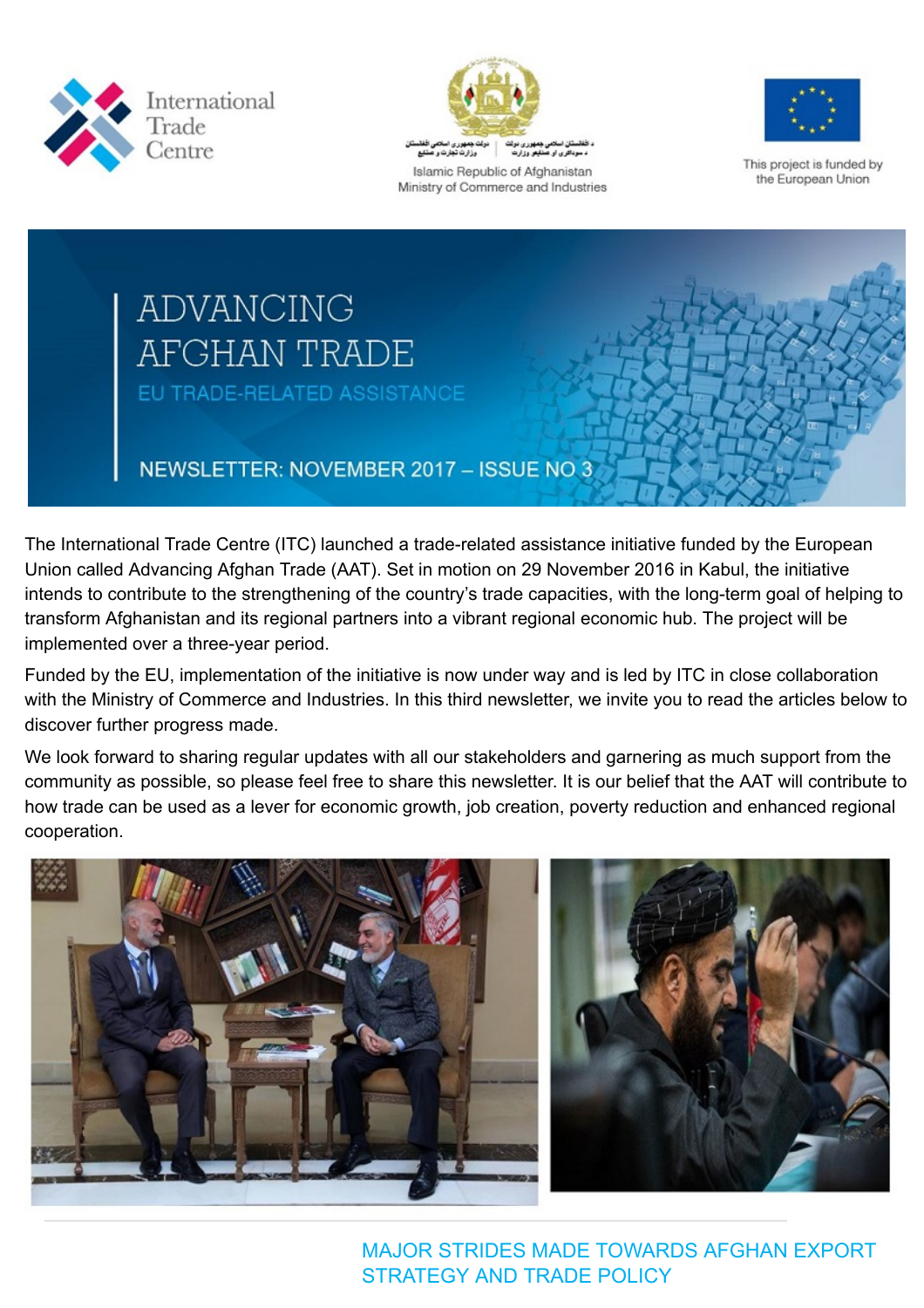

Afghan government officials and business leaders have advanced two plans that, once finalized, should help the country increase trade – a time-proven method, when applied effectively, for creating jobs and reducing poverty. The country's proposed National Export Strategy surmounted two milestones on 27 November when it was presented to the Afghan Council of Ministers …

[Read more >](http://www.intracen.org/Major-strides-made-towards-Afghan-export-strategy-and-trade-policy/)



#### NATIONAL TRADE POLICY MEETING SPEECHES

While only one year into implementation, the project has already made an important contribution to policy and regulatory coherence. It has produced a National Export Strategy identifying actions needed to develop export sectors with high growth and employment potential. My colleagues are also in Kabul to present the finalised National Export Strategy …

[Read more >](http://www.intracen.org/uploadedFiles/intracenorg/Content/Redesign/Projects/AAT/SPEECHES_NATIONAL_TRADE_POLICY.pdf)



#### NEW TRAINING PROGRAMME FOR AFGHAN TRADE OFFICIALS KICKS OFF IN NEW DELHI

Trade officials from Afghanistan last week started a new training programme aimed at bolstering their capacity to formulate policy, carry out regulatory reforms, and increase the country's competitiveness in regional and international markets, through a project implemented by the International Trade Centre (ITC). Twenty officers with the Afghan Ministry of Commerce and Industries (MoCI) …

[Read more >](http://www.intracen.org/news/New-training-programme-for-Afghan-trade-officials-kicks-off-in-New-Delhi/)



#### SPEECH BY ITC EXECUTIVE DIRECTOR AT RECCA VII

Through the EU-funded initiative "Advancing Afghan Trade", we are supporting SMEs to overcome the plethora of challenges that make it difficult, if not impossible, for them to reach markets in the region and beyond. We are supporting government institutions strengthen their capacity to formulate and implement trade strategies. As I said earlier, many Afghan businesses struggle ...

[Read more >](http://www.intracen.org/news/Speech-by-ITC-Executive-Director-at-Regional-Economic-Cooperation-Conference-on-Afganistan-Recca-VII/)



#### STRENGTHENING CAPACITY TO IMPLEMENT THE WTO TRADE FACILITATION AGREEMENT

Through the EU-funded initiative "Advancing Afghan Trade", we are supporting SMEs to overcome the plethora of challenges that make it difficult, if not impossible, for them to reach markets in the region and beyond. We are supporting government institutions strengthen their capacity to formulate and implement trade strategies. As I said earlier, many Afghan businesses struggle …